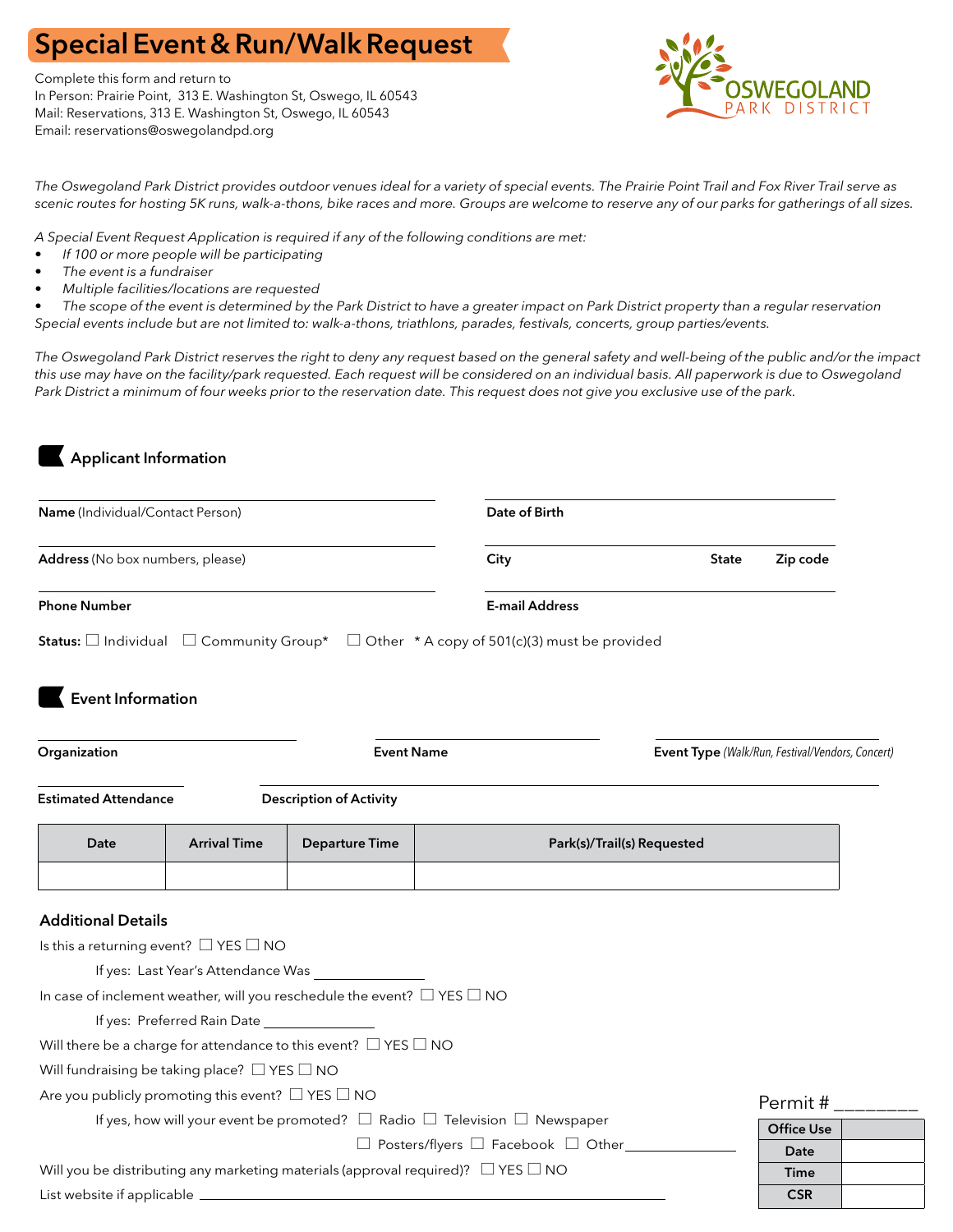## Event Activities & Special Use Requests

## Event Activities

| $\Box$ Catering/Food Truck* |
|-----------------------------|
| $\Box$ Portable Toilets+    |
| $\Box$ Tents                |
| $\Box$ Generator            |
| □ Water Access              |
| $\Box$ Other                |
|                             |

*\* A Certificate of Insurance will be required.*

*+ Portable toilets are not available at all of our parks. The Park District may arrange to have a portable toilet rented or additional portable toilet service(s) ordered at your expense for your event based on crowd size.*

## Insurance Requirements for Special Event Requests

The Oswegoland Park District requires submission of a sponsor/organization Certificate of Insurance prior to review by the Executive Director for Special Event Requests. The use of any outside vendor or apparatus may require a certificate of insurance verifying \$1,000,000 minimum general liability insurance naming the Oswegoland Park District as an additional insured.

Section 5.02 Insurance and Hold Harmless Agreement. (a) Except as provided in subsection 5.02(a)(1), every applicant shall acquire general liability insurance to protect himself and the Oswegoland Park District from liability resulting from his use of Oswegoland Park District property and provide proof of such insurance to Oswegoland Park District before Oswegoland Park District will issue approval to an otherwise valid applicant.

Oswegoland Park District must be named on the Certificate of Insurance as primary, non-contributory additional insured under the general liability policy for the event.

The Certificate of Insurance must include the name of the special event as well as the date, time, and location of the event. Oswegoland Park District reserves the right to request a copy of the policy represented by the Certificate of Insurance.

Non-issuance/revocation of approval may occur for failure to provide acceptable insurance coverage.

Once all of Oswegoland Park District's requirements have been fulfilled, including receipt of all documents, and full payment, approval will be granted. Costs incurred promoting and marketing events prior to approval by Oswegoland Park District, and changes/modifications relative to the event by Oswegoland Park District are at the sole expense and risk of the event organizer.

## Tent/Pole Requirements

Tents or poles that go into the ground will require the organizer to contact JULIE at 800.892.0123. Oswegoland Park District requests a copy of the Dig #. Renters may not bring any equipment onto Oswegoland Park District property without the permission of the Park District. A detailed site map that includes such tents and/or any item that will need to be staked must be provided.

| For Office Use Only                                              |                                                                              |                                                                                                                                                                                                                               |
|------------------------------------------------------------------|------------------------------------------------------------------------------|-------------------------------------------------------------------------------------------------------------------------------------------------------------------------------------------------------------------------------|
| $\Box$ Copy to Operations<br>$\Box$ Insurance Received           | $\Box$ Damage Deposit Held (\$300)?                                          | Date Entered: The Case of the Case of the Case of the Case of the Case of the Case of the Case of the Case of the Case of the Case of the Case of the Case of the Case of the Case of the Case of the Case of the Case of the |
| Excel/Word Documents Updated<br>JULIE Dig #: ___________________ | Date Returned: <u>________________</u><br>$\Box$ Charge for Damage Incurred? | Amount Due Per Rental \$<br>Amount Paid \$                                                                                                                                                                                    |
| <b>RENTAL#</b>                                                   | Damage Amount \$                                                             |                                                                                                                                                                                                                               |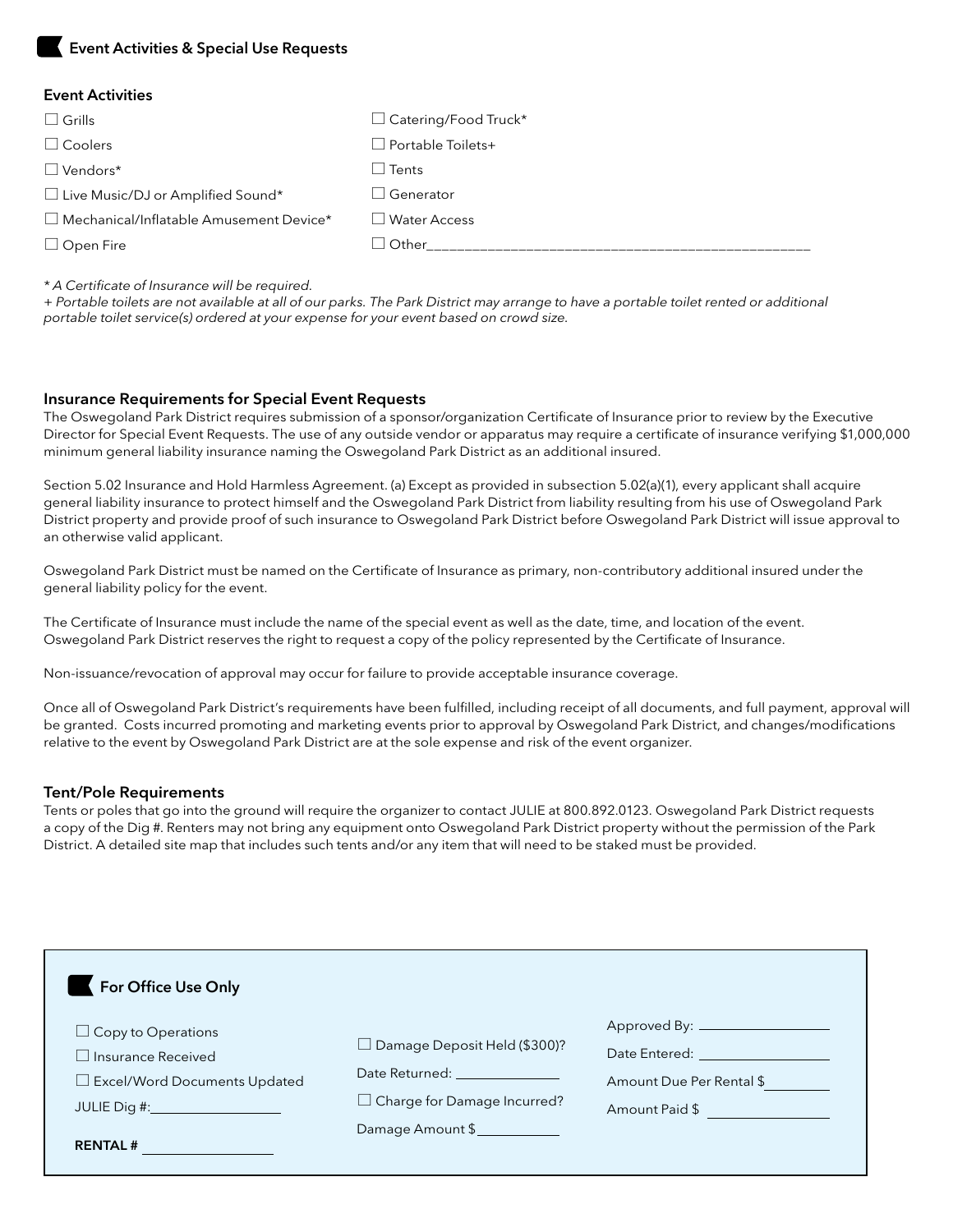Fees

| <b>Event Fee</b>       | Resident | <b>Non-Resident</b> |
|------------------------|----------|---------------------|
| Individual             | \$125    | \$250               |
| <b>Community Group</b> | \$100    | \$200               |

| Shelter Rental Fee*       | <b>Resident</b> | <b>Non-Resident</b> |
|---------------------------|-----------------|---------------------|
| <b>Prairie Point Park</b> | \$125           | \$150               |
| <b>Grande Park</b>        |                 |                     |
| Jaycee Park               | \$75            | \$100               |
| <b>Violet Patch Park</b>  |                 |                     |
| Waa Kee Sha Park          |                 |                     |

*\*Prices listed are per four hour time block. Fees may vary depending on date, location, and event.*

| <b>Rental Fees Due</b>   | Amount | <b>Notes</b> |
|--------------------------|--------|--------------|
| <b>Special Event Fee</b> | \$     |              |
| <b>Shelter Fee</b>       | \$     |              |
| <b>Additional Fees</b>   | \$     |              |
| <b>TOTAL Fees Due:</b>   | \$     |              |

| Payment      | Circle type | <b>NO.</b> | pacters<br><b>VISA</b><br>$\frac{97674337533}{183331834}$ | <b>CASH</b> | <b>CHECK:</b><br>Please provide driver's license number if paying by check |
|--------------|-------------|------------|-----------------------------------------------------------|-------------|----------------------------------------------------------------------------|
| Card number  |             |            | <b>Expiration Date</b>                                    | <b>CVV</b>  |                                                                            |
| Name on card |             |            | Authorized Signature                                      |             |                                                                            |

# WAIVER AND HOLD HARMLESS AGREEMENT

*I understand that, though I have reserved the shelter, Oswegoland Park District cannot guarantee that the shelter will be unoccupied when I arrive. On behalf of my group/organization, I will take a copy of the confirmed reservation, and I will make every effort to resolve a conflict through appropriate communication. Furthermore, I understand that Oswegoland Park District will not be responsible for any property left unattended in the park, and that I am responsible for reporting incidents of vandalism or illegal activity in the park by calling 911.* 

*In addition, I declare that the information contained in this application is true and correct to the best of my knowledge. I hereby attest that I am at least 21 years of age and authorized to bind the event, sponsor, and/or its employees, agents or volunteers associated or to be associated with the activity for which approval is being sought to the terms of this agreement. I agree to reimburse Oswegoland Park District for any and all loss incurred by it in repairing or replacing damage to Oswegoland Park District property proximately caused by the applicant, its officers, employees, agents, monitors, or any other persons attending or forming the special event or rental who were or should have been under my control. I further agree to defend without costs, indemnify, and hold harmless Oswegoland Park District,*  its officers, agents, and employees from any liability to any persons, damages, losses, or injuries arising out of, or alleged to arise out of, *the event which was proximately caused by the actions of the applicant, its officers, employees, agenda, including monitors or persons attending or joining in the event who were responsible or should have been under the control of the applicant.*

*I have read and understand all special use regulations/requirements/agreements. I do hereby agree to abide by all federal, state, local and Park District laws, ordinances, rules and regulations and agree to meet all requirements for documentation, certification, licensing, financial responsibility and all other aspects of staging a special event on Oswegoland Park District property. I understand that lack of meeting all requirements may result in the denial or cancellation of the proposed special event. In the event that information provided on this form changes or your event is cancelled, please inform Oswegoland Park District in writing at least 14 (fourteen) days prior to the event to reschedule.*

Applicant Signature Date Date of the Date of the Date of the Date Date of the Date of the Date of the Date of the Date of the Date of the Date of the Date of the Date of the Date of the Date of the Date of the Date of the